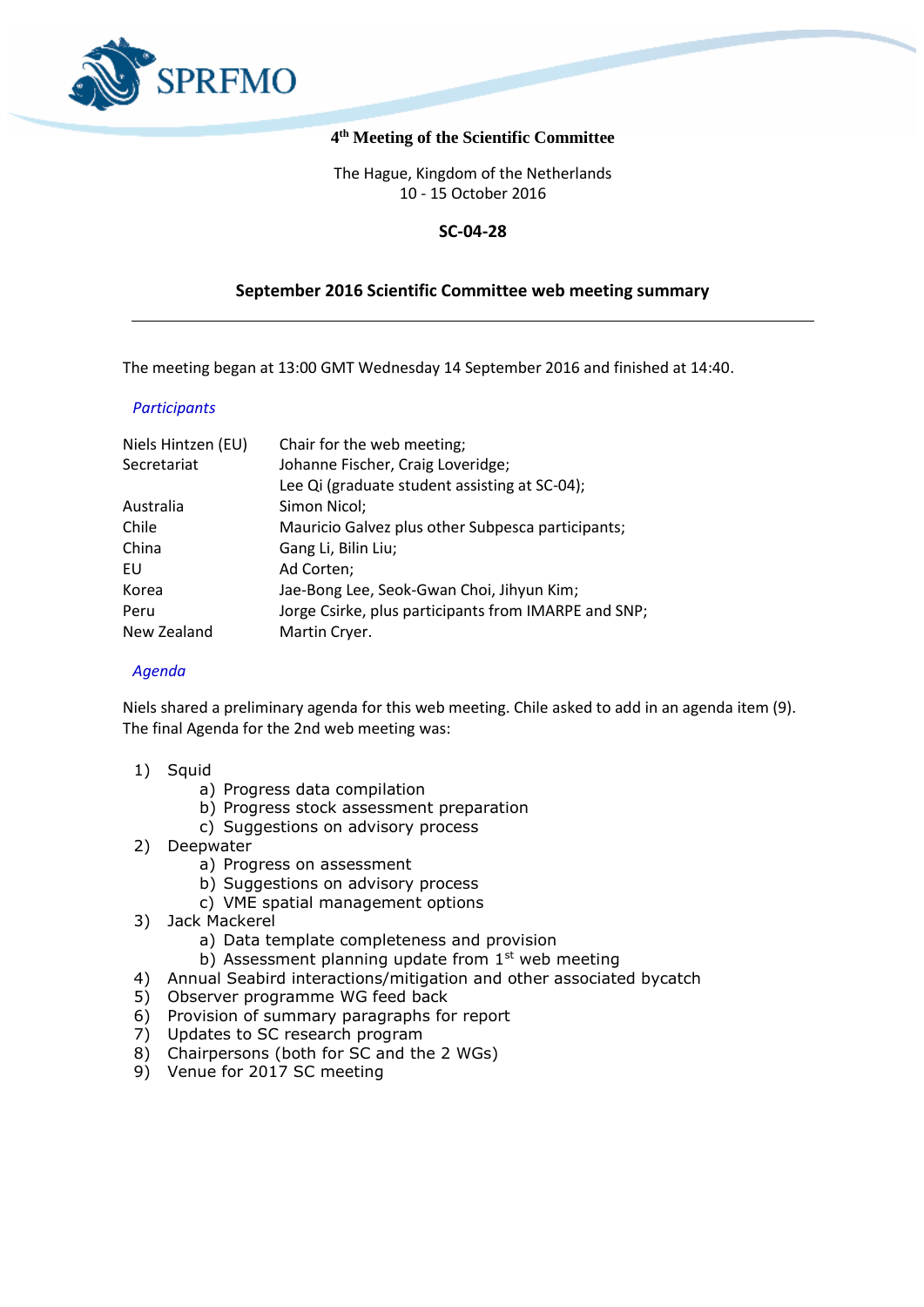## *Squid*

Niels opened the floor regarding data compilation for squid.

China talked briefly about its paper on age, maturation and population structure of squid and hopes to see work on squid during the SC. China also hopes to present the results of a Bayesian space squid stock assessment to the SC meeting (work is not yet complete).

Peru is presenting a paper to fulfil the Commission's request on research needs and level of data detail needed for stock assessment and will be presenting views on the type of data that should be collected in the SPRFMO Area.

Peru will not be presenting an assessment this year but does acknowledge, and is grateful for, the great effort being done by various members in providing assessments for jumbo squid. Peru would like to see broad assessment methods applied in the case of squid. Chile agreed with this approach.

The Secretariat referred to its paper concerning the historic catch series for Squid. This series does have some significant gaps (especially for coastal catches) and asked those participants who fish for squid to look at that paper and provide any missing information in order to fill the gaps.

Korea asked about the catch effort information that is available. The secretariat confirmed that fishing activity data begins in 2007 and varies greatly; this is detailed in a paper on the meeting webpage. Most of the fishing activity data that has been submitted has been summarised in some way (either monthly 1\*1 degree, or annual 5\*5). The exception to this is Korea whose data exactly matches Annex 4 of CMM 4.02 (Data standards). It was also confirmed that all of the fishing activity data is for the SPRFMO area only.

## *Advisory process for squid*

Peru stated that the SC has been asked to define what is needed to allow effective stock assessment. Peru believes one of the main jobs at this meeting will be to provide the type and level of detail necessary to build an assessment process and produce advice for the Commission in order for it to be able to take management decisions.

Chile would like the discussions to continue beyond data needs and into a process for assessment. They highlighted that data cannot be provided by members until they know what is needed.

Niels suggested, based on prior experience, that knowing what format and quality of data is available can inform the meeting about what is possible.

Peru outlined some of the problems when combining artisanal and industrial data sets. Peru did not believe that data collection from high seas fleets should be constrained by the quality and level of data that may be collected by coastal States. Peru felt it may be better to ensure that the best available data is collected when possible.

Chile would like to see assessment across the whole area. Peru was of the view that SPRFMO should concentrate on the Convention Area and is fully prepared to voluntarily provide information to support this process. China felt that the stock was a straddling stock and as such needed should rely on information from all areas. Korea also felt it was important to combine data from inside EEZs with data from outside on the high seas.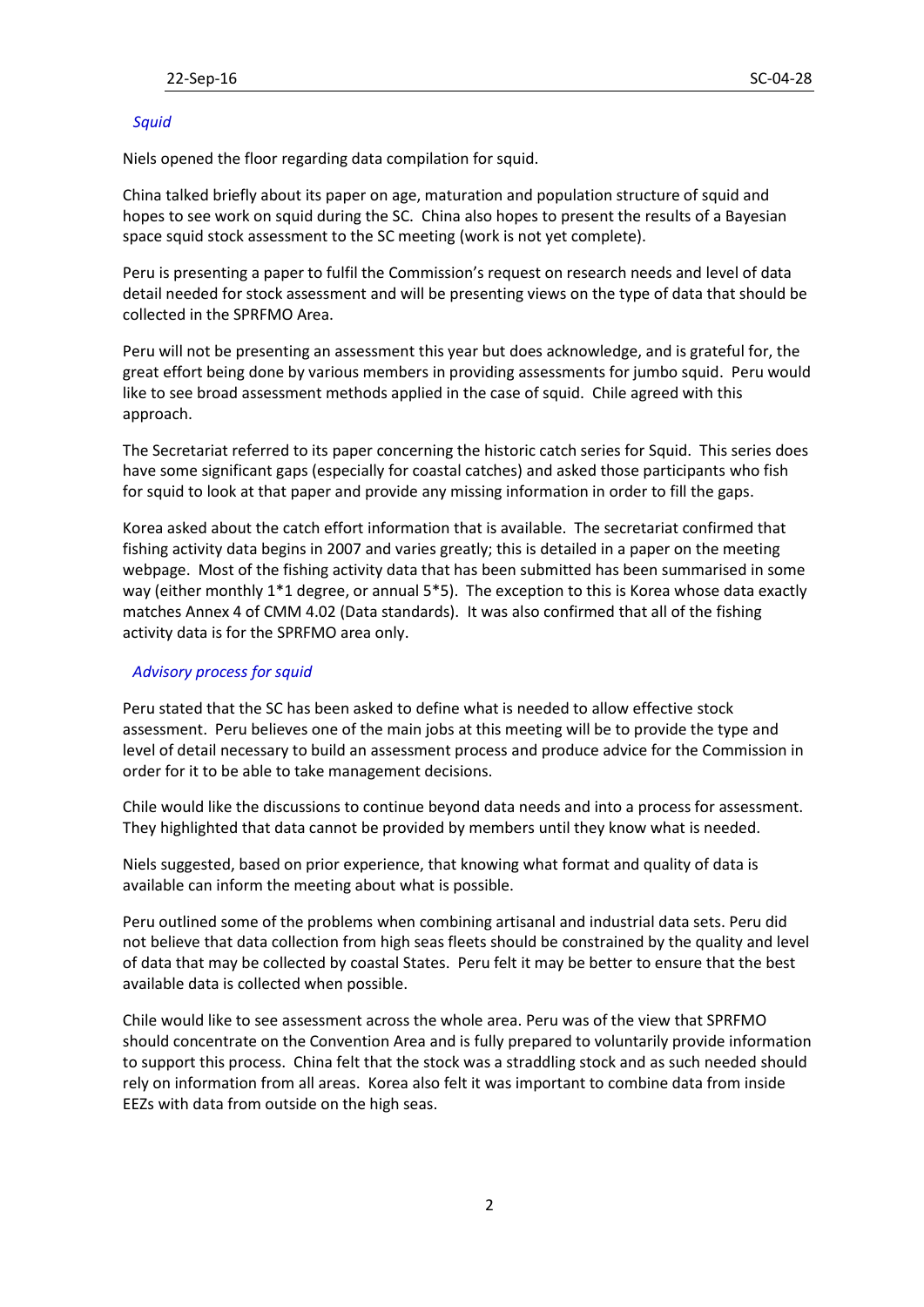## *Deepwater*

New Zealand outlined their preliminary paper on ORH stock assessment. One of the drawbacks with the paper was that New Zealand had thus far only been able to include its own data. When questioned New Zealand replied that the main data that was missing was from Australia and that approaches had been made to secure that data. New Zealand anticipated that the assessment models will be finished around December and so updates will be provided at the SC. Hence the SC might wish to consider how best to present this to the Commission given when it is expected to be available.

Regarding advice, New Zealand anticipates similar advice to last year. At this stage most areas look have contributed catches that are within reasonable limits. Australia and New Zealand are also working on a more comprehensive review of CMM 2.03 (Bottom fishing) with a timeframe of the end of SC-5 (2017).

New Zealand has made progress on modelling and prediction of VMEs and zonation to foster discussion with stakeholders around spatial management options. VME models are now regional and also at individual seamount resolution for the western side of the SPRFMO Area. Those models underpin the zonation process which is used to develop spatial management options.

Chile will not be presenting any specific work because they don't currently have activities on the high seas. However, they have created a large MPA area over the Nazca rise within their ANJ.

New Zealand requests that the SC has a discussion on a new Bottom fishing measure and asked for some time specifically for this topic at the meeting.

New Zealand confirmed that the first toothfish exploratory fishing had occurred. Chile asked if there will be a report on the toothfish fishing. New Zealand confirmed that they have submitted a paper which is currently on the website.

### *Jack mackerel*

Niels asked for an update by fleet regarding the new data templates for the Assessment workshop.

Fleet 1 & Fleet 2, Chile has submitted data as per the template.

Fleet 3, Peru thinks that the information has been collated. They noted there may be an issue with the industrial CPUE because that part of the fleet has not been active in the last couple of years. Ecuador has provided its information to the Fleet 3 coordinator.

Fleet 4, China the EU and Vanuatu have provided their information to the Fleet 4 coordinator and Korea made a commitment to provide its template shortly.

#### *JM Assessment planning update*

Niels opened floor to any additional new ideas that had not been discussed at the previous web meeting. No ideas were brought forward.

#### *Seabird and associated bycatch*

There are 2 papers (one from the EU and one from the Secretariat) that have been posted and will be discussed at the SC.